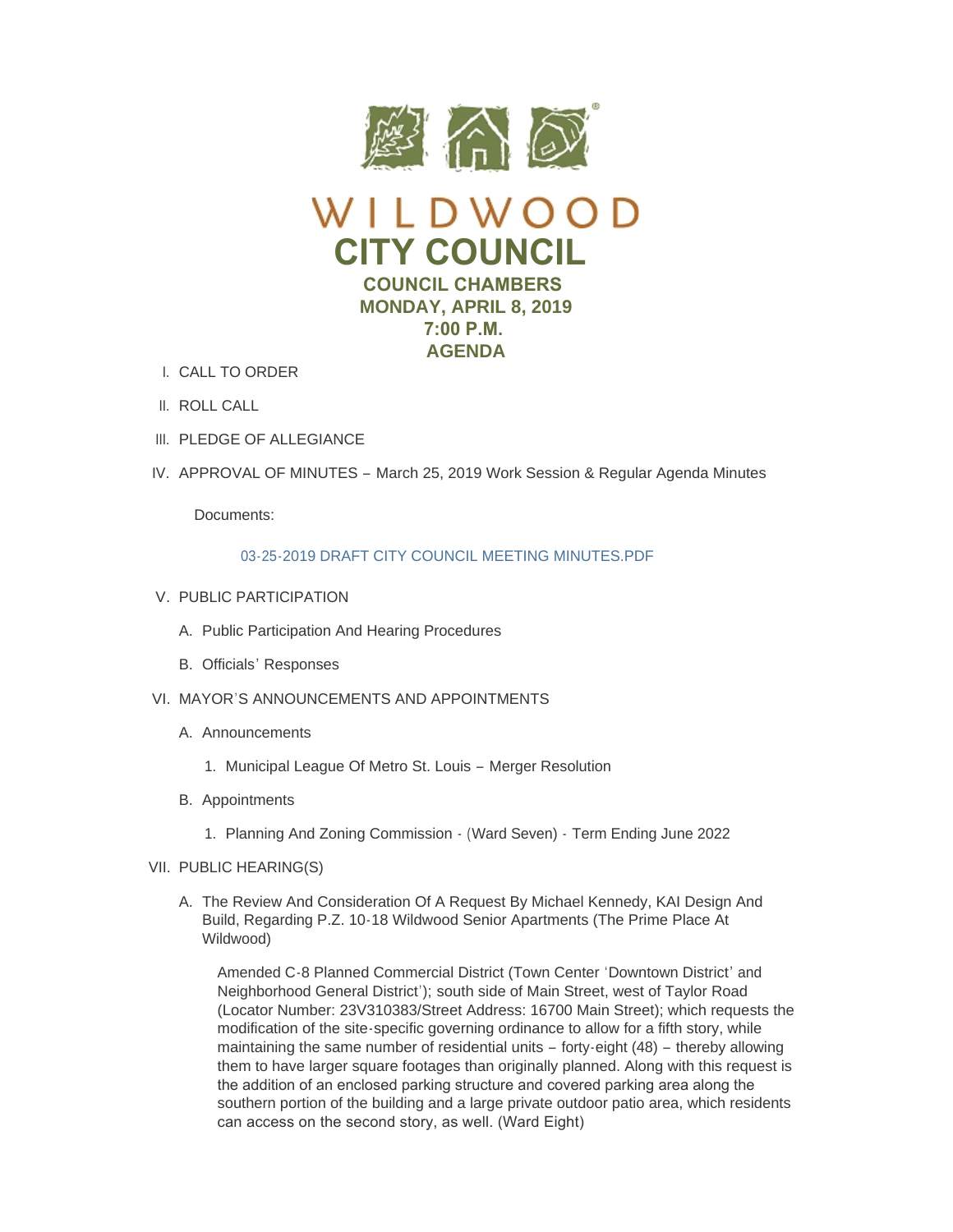Documents:

## PUBLIC HEARING - P.Z. 10-18 WILDWOOD SENIOR APPARTMENTS PDF

# VIII. LEGISLATION

# UNFINISHED BUSINESS A.

BILL #2456 1.

AN ORDINANCE BY THE CITY COUNCIL OF THE CITY OF WILDWOOD, MISSOURI AUTHORIZING CHANGES TO THE REGULATIONS THAT GOVERN CERTAIN TYPES OF SIGNS BY AMENDING CHAPTER 415.420 SIGN REGULATIONS FOR ALL "C" AND "M" DISTRICTS, SECTION B. (8.), BY ADDING NEW LANGUAGE TO IT, ALONG WITH DELETING CHAPTER 415.440 TEMPORARY SIGNS, SECTION F., AND REPLACING SUCH WITH A NEW SECTION F. AND ADDING A NEW SECTION G., TO BE EFFECTIVE IN MULTIPLE ZONING DISTRICT DESIGNATIONS OF THE CITY OF WILDWOOD, MISSOURI, WHICH WILL ADDRESS CURRENT APPLICATION INCONSISTENCIES AND IMPROVE THE ENFORCEMENT OF THE SAME, ALL BEING CONSISTENT WITH THE RECOMMENDATION OF THE PLANNING AND ZONING COMMISSION IN ITS REPORT DATED MARCH 4, 2019. *Recommended by the Planning and Zoning Commission* (Second Reading) (Wards – All) Direct Budgetary Impact: None

Documents:

## [BILL 2456.PDF](https://www.cityofwildwood.com/AgendaCenter/ViewFile/Item/19773?fileID=25825)

BILL #2457 2.

AN ORDINANCE BY THE CITY COUNCIL OF THE CITY OF WILDWOOD, MISSOURI AUTHORIZING THE MAYOR OF THE CITY OF WILDWOOD, MISSOURI TO EXECUTE ANY AND ALL NECESSARY AGREEMENTS FOR THE ACCEPTANCE OF THE LIVESCAN FINGERPRINT WORKSTATION FOR THE WILDWOOD PRECINCT OF THE ST. LOUIS COUNTY POLICE DEPARTMENT, WHICH WILL THEN BECOME A PART OF THIS COMMUNITY'S ANNUAL SERVICE CONTRACT WITH SAME. *Recommended by the Board of Public Safety* (Second Reading) (Wards – All) Direct Budgetary Impact: \$7,200.00 per year

Documents:

### [BILL 2457.PDF](https://www.cityofwildwood.com/AgendaCenter/ViewFile/Item/19774?fileID=25826)

BILL #2458 3.

AN ORDINANCE OF THE CITY OF WILDWOOD, MISSOURI, AUTHORIZING THE CO-INTERIM CITY ADMINISTRATORS TO NEGOTIATE FOR THE PURCHASE OF A MODULAR VEHICLE BARRIER SYSTEM AND ASSOCIATED TRAILER FOR DEPLOYMENT PURPOSES FROM ADVANCED SECURITY TECHNOLOGIES LLC. *Recommended by the Board of Public Safety* (Second Reading) (Wards – All) Direct Budgetary Impact: \$75,258.00

Documents:

### [BILL 2458.PDF](https://www.cityofwildwood.com/AgendaCenter/ViewFile/Item/19775?fileID=25827)

BILL #2459 4.

AN ORDINANCE OF THE CITY OF WILDWOOD, MISSOURI, HEREBY CHANGING THE NAME OF A SECTION OF EATHERTON ROAD LOCATED BETWEEN STATE ROUTE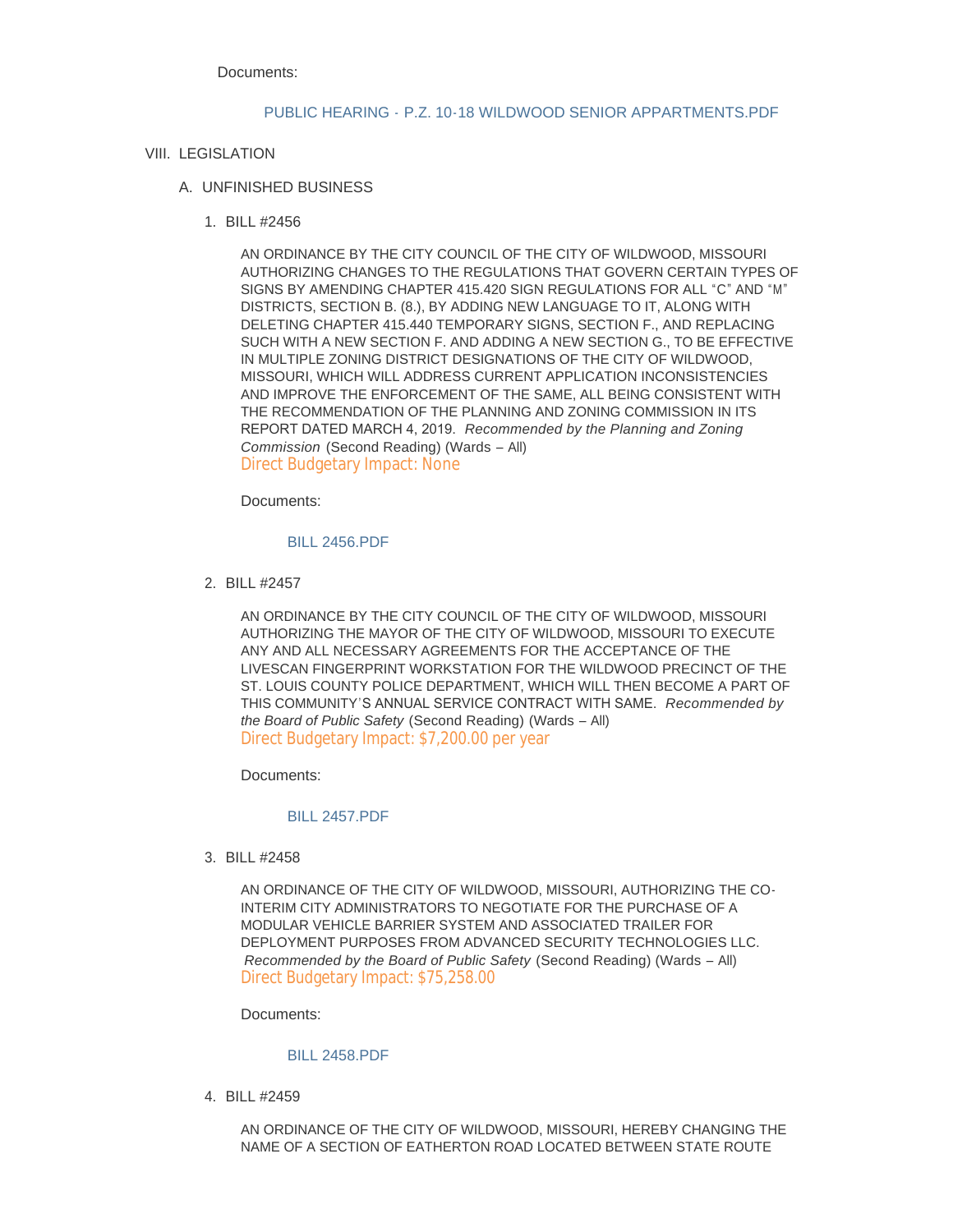109 AND THE EXTENTION OF TAYLOR ROAD TO BE HEREAFTER NAMED AND KNOWN AS TAYLOR ROAD. *Recommended by the Admin / Public Works Committee* (Second Reading) (Ward – Five) Direct Budgetary Impact: \$200.00

Documents:

## [BILL 2459.PDF](https://www.cityofwildwood.com/AgendaCenter/ViewFile/Item/19777?fileID=25828)

- B. NEW BUSINESS
	- BILL #2461 1.

AN ORDINANCE OF THE CITY OF WILDWOOD, MISSOURI, AUTHORIZING THE MAYOR OF THE CITY OF WILDWOOD, MISSOURI TO EXECUTE AN AMENDMENT TO THE EXCLUSIVE SOLID WASTE LICENSE AGREEMENT EXTENSION ON BEHALF OF THE CITY OF WILDWOOD WITH HERE TO SERVE – MISSOURI WASTE DIVISION, LLC d/b/a MERIDIAN WASTE SERVICES, LLC FOR THE COLLECTION OF RESIDENTIAL WASTE. *Recommended by the Co-Interim City Administrators* (First Reading) (Wards – All) Direct Budgetary Impact: None

Documents:

## [BILL 2461.PDF](https://www.cityofwildwood.com/AgendaCenter/ViewFile/Item/19779?fileID=25864)

BILL #2462 2.

AN ORDINANCE OF THE CITY OF WILDWOOD, MISSOURI, AUTHORIZING THE MAYOR TO EXECUTE A USE AND LICENSE AGREEMENT ON BEHALF OF THE CITY OF WILDWOOD WITH HERE TO SERVE – MISSOURI WASTE DIVISION, LLC d/b/a MERIDIAN WASTE SERVICES, LLC FOR THE COLLECTION OF RESIDENTIAL RECYCLABLES ON CITY PROPERTY. *Recommended by the Co-Interim City Administrators* (First Reading) (Wards – All) Direct Budgetary Impact: None

Documents:

### [BILL 2462.PDF](https://www.cityofwildwood.com/AgendaCenter/ViewFile/Item/19780?fileID=25861)

BILL #2463 3.

AN ORDINANCE OF THE CITY OF WILDWOOD, MISSOURI, AUTHORIZING THE MAYOR OF THE CITY OF WILDWOOD, MISSOURI TO EXECUTE A SOLID WASTE LICENSE AGREEMENT ON BEHALF OF THE CITY OF WILDWOOD WITH WASTE CONNECTIONS OF MISSOURI, INC. FOR RESIDENTIAL SOLID WASTE, RECYCLING AND YARD WASTE COLLECTION, HAULING AND DISPOSAL WITHIN THE CITY OF WILDWOOD. *Recommended by the Co-Interim City Administrators* (First Reading) (Wards – All) Direct Budgetary Impact: TBD

Documents:

## [BILL 2463.PDF](https://www.cityofwildwood.com/AgendaCenter/ViewFile/Item/19781?fileID=25865)

BILL #2464 4.

AN ORDINANCE OF THE CITY COUNCIL OF THE CITY OF WILDWOOD, MISSOURI APPROVING A CHANGE IN ZONING FROM THE NU NON-URBAN RESIDENCE DISTRICT TO THE R-3 10,000 SQUARE FOOT RESIDENCE DISTRICT FOR A 16,989 SQUARE FOOT TRACT OF LAND THAT IS LOCATED ON THE EAST SIDE OF LINDY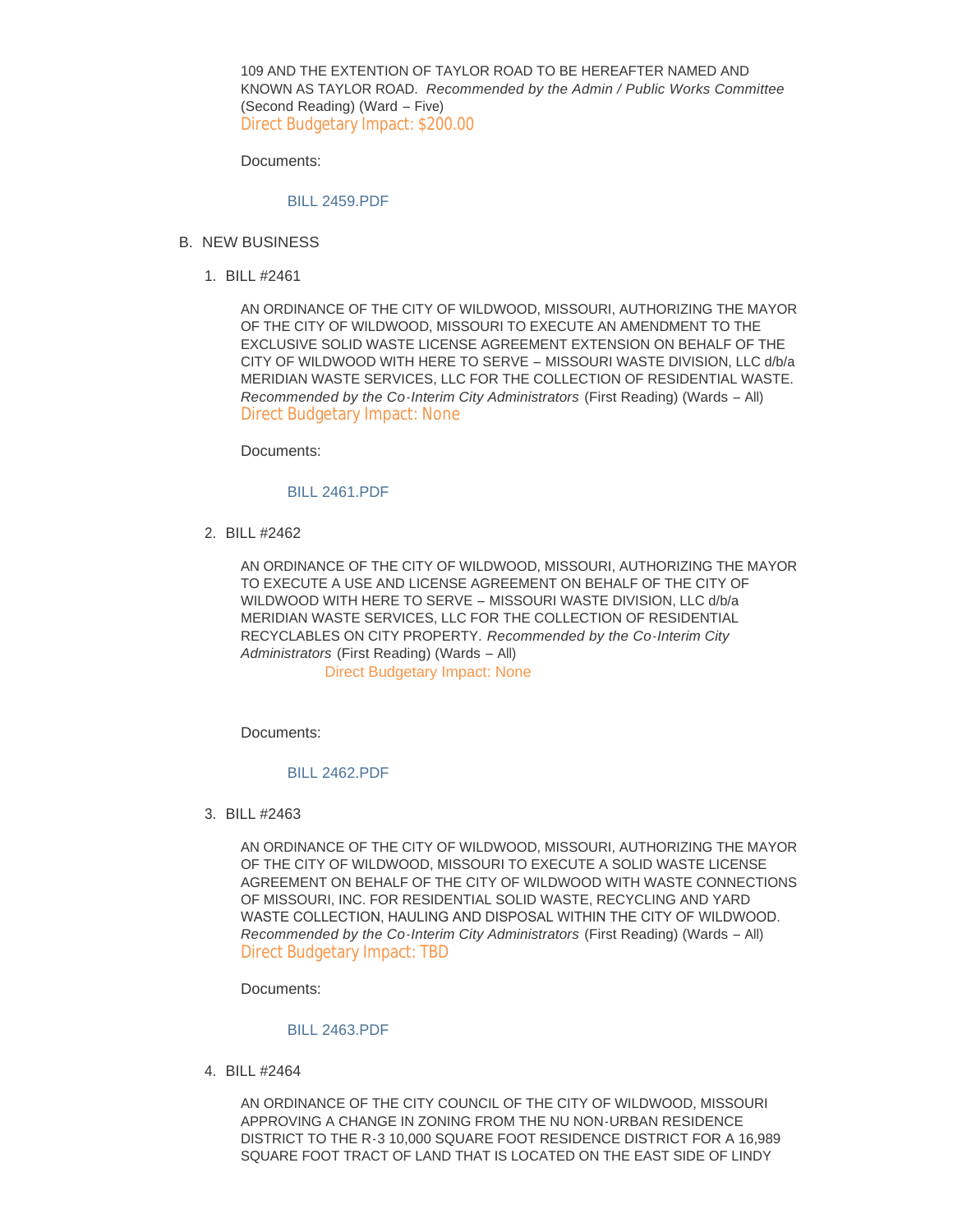LANE, NORTH OF MANCHESTER ROAD - P.Z. 12-18 2540 LINDY LANE, ANDREW HILDEBRAND. *Recommended by the Planning and Zoning Commission* (First Reading) (Ward - Eight) Direct Budgetary Impact: None

Documents:

#### [BILL 2464.PDF](https://www.cityofwildwood.com/AgendaCenter/ViewFile/Item/19782?fileID=25832)

BILL #2465 5.

AN ORDINANCE BY THE CITY COUNCIL OF THE CITY OF WILDWOOD, MISSOURI AUTHORIZING THE MAYOR OF THE CITY OF WILDWOOD, MISSOURI TO EXECUTE A CONTRACT WITH DEMIEN CONSTRUCTION COMPANY FOR THE DEVELOPMENT AND CONSTRUCTION OF THE DEFINED COMPONENTS IDENTIFIED AS PART OF THE WARD FIVE NEIGHBORHOOD PARK, INCLUDING CERTAIN ADD ALTERNATES FOR INCLUSION, ALL BEING CONSISTENT WITH THE BID SPECIFICATIONS AND ENGINEERED PLANS PREPARED FOR THIS PARK IMPROVEMENT, AND AS RECOMMENDED BY THE PLANNING AND PARKS COMMITTEE OF THE CITY COUNCIL AT ITS SPECIAL MEETING ON APRIL 3, 2019. *Recommended by the Planning and Parks Committee* (First Reading) (Ward Five) Direct Budgetary Impact: \$757,000.00

Documents:

#### [BILL 2465.PDF](https://www.cityofwildwood.com/AgendaCenter/ViewFile/Item/19783?fileID=25833)

- IX. RESOLUTIONS
	- A. RESOLUTION #2019-18

A RESOLUTION OF THE OF THE CITY OF WILDWOOD, MISSOURI, AMENDING THE CITY STREET TREE REMOVAL AND REPLACEMENT POLICY OF THE CITY. Recommended by the Admin / Public Works Committee (Wards – All)

Documents:

#### [RESOLUTION 2019-18.PDF](https://www.cityofwildwood.com/AgendaCenter/ViewFile/Item/19785?fileID=25834)

- X. MISCELLANEOUS
	- A. Receive And File -Two (2) Items
		- 1. A Review And Determination Whether An Additional Extension Of Time Should Be Granted To Allow For The Submittal Of A Site Development Plan (SDP) In Association With An Approved Conditional Use Permit (CUP) (P.Z. 10-15 St. Charles Tower) In The NU Non-Urban Residence District, Which Was Granted By The Planning And Zoning Commission On January 26, 2016. The Planning And Zoning Commission Has Previously City Council Agenda – 04/08/2019 {Page 4} Authorized The Extension Of This Required Timeframe On Three (3) Occasions, Most Recently In October 2018

The timeframe established by the Commission did expire on February 23, 2019. The Commission will be asked whether to grant an extension of time for this requirement in association with this approved Conditional Use Permit (CUP), which authorizes the installation of a one hundred ten (110) foot telecommunications tower facility, upon a two thousand (2,000) square foot lease area, that is part of a larger tract of land (10.6 acres in overall size). This tract of land is generally located northwest of the intersection of Babler Park Drive and Old Eatherton Road (Locator Number 21W310270/Street Addresses: 1400 Babler Park Drive – Lifepointe